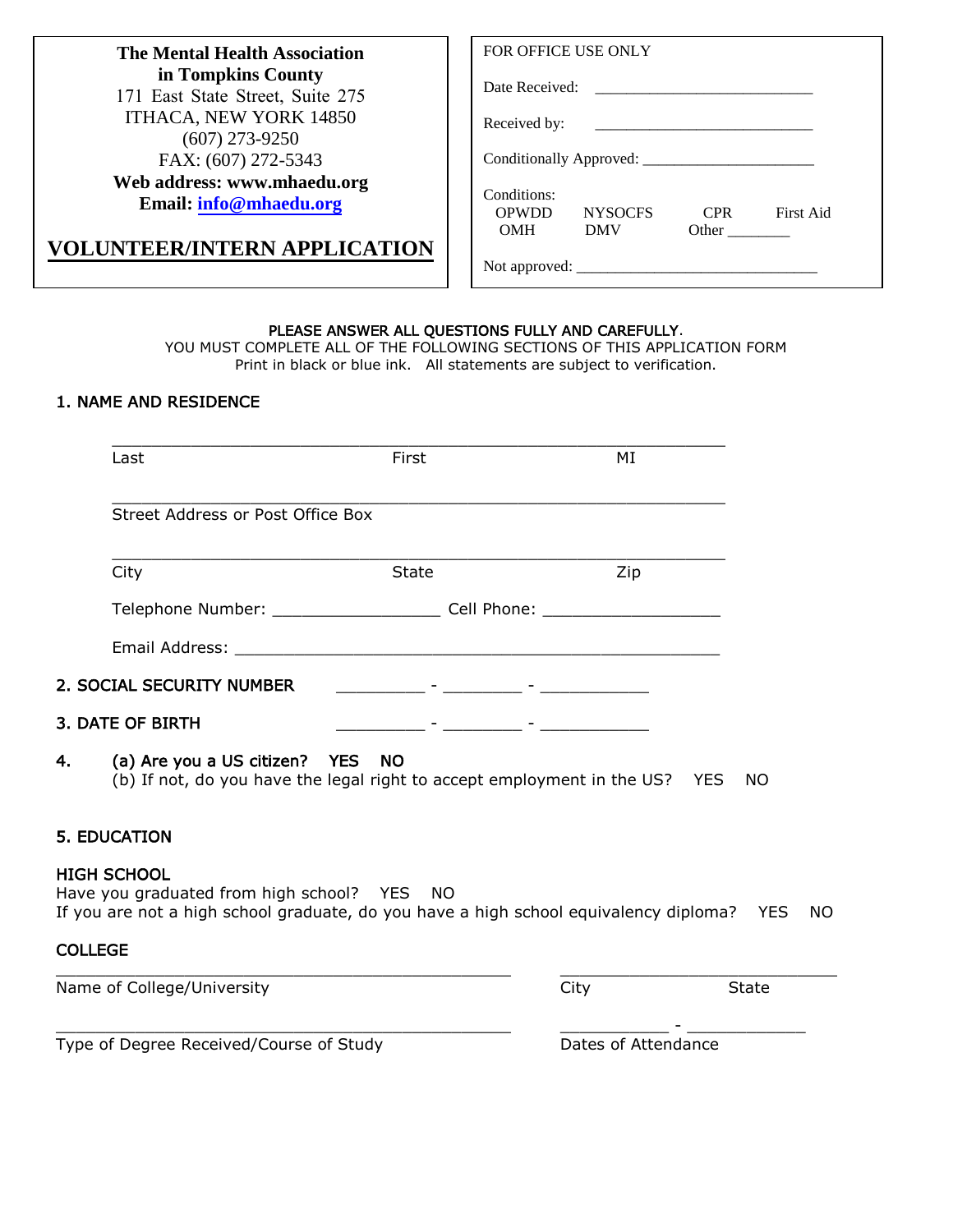### 6. EXPERIENCE

Please describe any experiences you have had working with individuals with social, emotional, behavioral physical and/or developmental disabilities.

### 7. LICENSES

Note: Some positions require a valid Driver's License, Motor Vehicle driving abstract and proof of current auto insurance coverage. You must be able to provide documentation for the following questions.

| Do you have a valid driver's license?                                      | YFS.<br>NO.             |      |     |
|----------------------------------------------------------------------------|-------------------------|------|-----|
| If yes,                                                                    | <b>Issuing State:</b>   |      |     |
|                                                                            | Number:                 |      |     |
|                                                                            | <b>Expiration Date:</b> |      |     |
| Do you have reliable transportation?                                       | -NO<br>YES.             |      |     |
| Do you have current auto insurance?                                        | YES.<br>NO.             |      |     |
| Does your auto insurance allow you to use your vehicle drive for business? |                         | YFS. | NO. |
|                                                                            |                         |      |     |

### 8. CERTIFICATIONS

Note: Some positions require current certification in CPR for adults/children and Standard First Aid.

| Do you have current CPR Adult/Child Certification?    | YES.       | NO.  |
|-------------------------------------------------------|------------|------|
| If yes, Expiration date                               |            |      |
| Do you have current Standard First Aid Certification? | <b>YES</b> | - NO |
| If yes, Expiration date                               |            |      |

The following trainings are currently offered through The American Red Cross Tompkins County Chapter: CPR- Adult, Child, & Infant: Recognize and care for breathing, cardiac, and choking emergencies in adults, children and infants.

Standard First Aid: Minimize the effects of shock. Treat sudden illnesses including poisoning, heat and cold emergencies. Perform first aid for cuts, scrapes, bruises, burns, bleeding, and injuries to bones, joints, and muscles, such as sprains and strains.

You may call The Red Cross Health & Safety Services to register or for more information at (607) 273-1900, Extension 14.

## 9. BACKGROUND INVESTIGATION:

All paid employees and/or volunteers who provide direct service, will be required to undergo criminal history background investigation, including the sex offender registry in New York and fingerprint check.

Check appropriate answer for each question. All questions must be answered.

- A. Were you ever dismissed or discharged from any employment for reasons other than lack of work or funds? YES NO
- B. Did you ever resign from any employment rather than face dismissal? YES NO
- C. Have you ever been convicted of any crime (felony or misdemeanor)? YES NO
- D. Are you now facing/under charges for any crime? YES NO